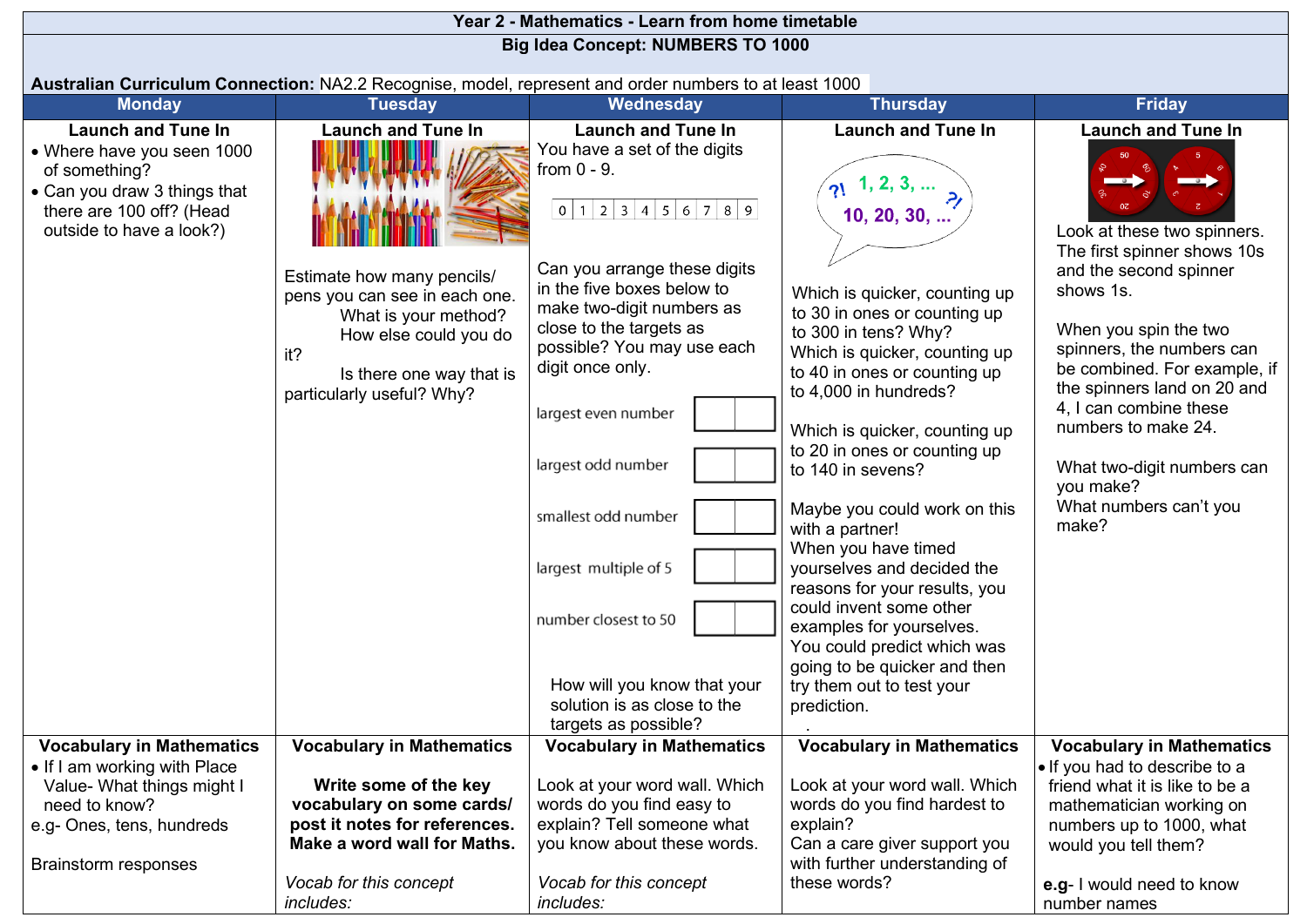|                                                                                                                                                                                                                                                                                                                                                                                   | Students should be able to<br>communicate using the<br>following language: count<br>forwards, count backwards,<br>number before, number after,<br>more than, less than, number<br>line, number chart, digit, zero,<br>ones, groups of ten,<br>tens, groups of one<br>hundred, hundreds, round<br>to.<br>The word 'and' is used when<br>reading a number or writing it<br>in words, eg five hundred 'and'<br>sixty-three. We say the word<br>'and' after hundred. | Students should be able to<br>communicate using the<br>following language: count<br>forwards, count backwards,<br>number before, number after,<br>more than, less than, number<br>line, number chart, digit, zero,<br>ones, groups of ten,<br>tens, groups of one<br>hundred, hundreds, round<br>to.<br>The word 'and' is used when<br>reading a number or writing it<br>in words, eg five hundred and<br>sixty-three. | Students should be able to<br>communicate using the<br>following language: count<br>forwards, count backwards,<br>number before, number after,<br>more than, less than, number<br>line, number chart, digit, zero,<br>ones, groups of ten,<br>tens, groups of one<br>hundred, hundreds, round<br>to.<br>The word 'and' is used when<br>reading a number or writing it<br>in words, eg five hundred and<br>sixty-three. | -I would need to know how to<br>read internal zeros<br>-How would I know numbers<br>before and after?                                                                                                                                                                                                                                                              |
|-----------------------------------------------------------------------------------------------------------------------------------------------------------------------------------------------------------------------------------------------------------------------------------------------------------------------------------------------------------------------------------|------------------------------------------------------------------------------------------------------------------------------------------------------------------------------------------------------------------------------------------------------------------------------------------------------------------------------------------------------------------------------------------------------------------------------------------------------------------|------------------------------------------------------------------------------------------------------------------------------------------------------------------------------------------------------------------------------------------------------------------------------------------------------------------------------------------------------------------------------------------------------------------------|------------------------------------------------------------------------------------------------------------------------------------------------------------------------------------------------------------------------------------------------------------------------------------------------------------------------------------------------------------------------------------------------------------------------|--------------------------------------------------------------------------------------------------------------------------------------------------------------------------------------------------------------------------------------------------------------------------------------------------------------------------------------------------------------------|
| <b>Conceptual Development</b><br>33<br>44<br>61<br>44<br>94<br>97<br>100 <sub>1</sub><br>93.<br>98.<br>99<br>101<br>102<br>103<br>$111$ 112<br>113<br>Role a dice twice making a 2-<br>digit number.<br>- locate the number on the<br>number chart.<br>- colour it in until you have 3 in<br>a row.<br>How did you identify where the<br>number would be located on<br>the board? | <b>Conceptual Development</b><br><b>Number Models</b><br><b>ANDREW THOUSANDS</b><br><b>HUNDREDS</b><br><u>emm</u><br><b>TENS</b><br><b>ONES</b><br>$\mathbb{Z}^{\text{th}}$<br>Using the number models of<br>MAB blocks can you draw a<br>representation of the<br>following numbers:<br>$-382$<br>$-624$<br>$-82$<br>$-122$                                                                                                                                     | <b>Conceptual Development</b><br><b>Number Models</b><br><b>ANDRI THOUSANDS</b><br><b>HUNDREDS</b><br><b>TENS</b><br><b>ONES</b><br>Using the number models of<br>MAB blocks can you draw a<br>representation of the<br>following numbers:<br>$-382$<br>$-624$<br>$-82$<br>$-122$<br>And can you write these<br>numbers in words                                                                                       | <b>Conceptual Development</b><br>Choose 2 of these numerals to<br>make the smallest two digit<br>number and the largest two<br>digit number you can.<br>5<br>8<br>Write the two-digit number on a $ $<br>number line:<br><b>Number</b><br><b>Smallest</b><br><b>Largest Number</b><br>Draw bundling sticks like the<br>ones in the photograph to<br>show these numbers:                                                | <b>Conceptual Development</b><br>• Draw your answer to this<br>question.<br>Pam is sorting her coloured<br>pencils. She has 34 coloured<br>pencils altogether. She groups<br>them in lots of 10 and has 4<br>left over.<br>Can you draw Pam's pencils<br>sorted?<br>What does the 3 mean in 34?<br>Circle in your picture where the<br>'3' in '34' is represented. |